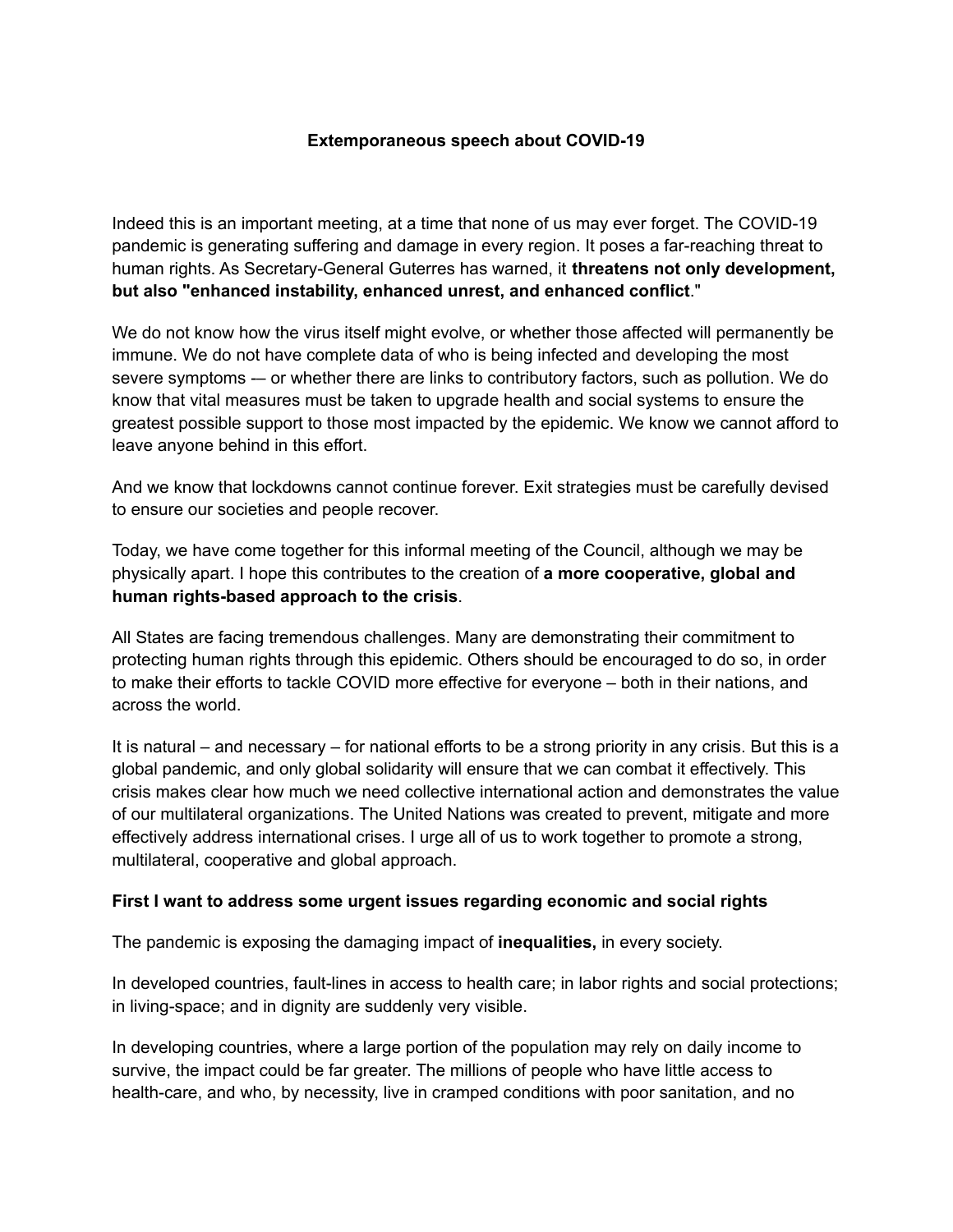safety net, no clean water, will suffer most. They are less likely to be able to protect themselves from the virus, and less likely to withstand a sharp drop in income.

Unchecked, the pandemic is likely to create even wider inequalities, amid extensive suffering.

The universality of the threat from this virus provides the most compelling argument there has ever been for universal and affordable access to health care. **Actions to upgrade public health care**, in every country, are especially urgent. WHO is leading efforts to ensure that all countries are equipped to trace, isolate and treat people infected by COVID-19. This effort should be fully resourced. There will need to be a significant regional and global effort to avoid the collapse of any country's medical system – a matter of urgent interest to everyone.

Extensive economic and social measures must also be taken, in every country, to **lessen the shocks of this epidemic, and minimize the further growth of inequalities.** The full impact of the pandemic on global and national economies has yet to be felt. Many States in every region – especially in Europe – have taken unprecedented measures to protect the rights of workers and minimize the numbers of those made unemployed. All States with sufficient resources should be encouraged to do the same.

Many developing countries have less capacity to absorb and mitigate the economic and social impact of the epidemic. They may also be most vulnerable to world recession, through commodities pricing and a decline in foreign investment and of remittances, among other factors. The Secretary-General has called for measures including – but not limited to – debt alleviation, expanded access to funding through the IMF, and contributions to the Global Humanitarian Fund.

We may also need to explore new financial mechanisms to fund global solidarity. Last week the African Development Bank raised the world's largest social bond: a 3 billion US dollar fund to assist African governments to expand access to health and to other essential services and goods. This is precisely the kind of innovative thinking we need.

## **I also want to emphasize the imperative of respect for civil and political rights during this crisis.**

Difficult decisions are facing many Governments. Emergency measures may well be needed to respond to this public health emergency. But an emergency situation is not a blank check to disregard human rights obligations.

Emergency measures should be necessary and proportionate to meet that need. People should be fully informed about the emergency measures and told how long they will remain in effect. The enforcement of emergency measures needs to be applied fairly and humanely. Any penalties should be proportional to the offence committed and laid down by law.

I am profoundly concerned by certain countries' adoption of emergency powers that are unlimited and not subject to review. In a few cases, the epidemic is being used to justify